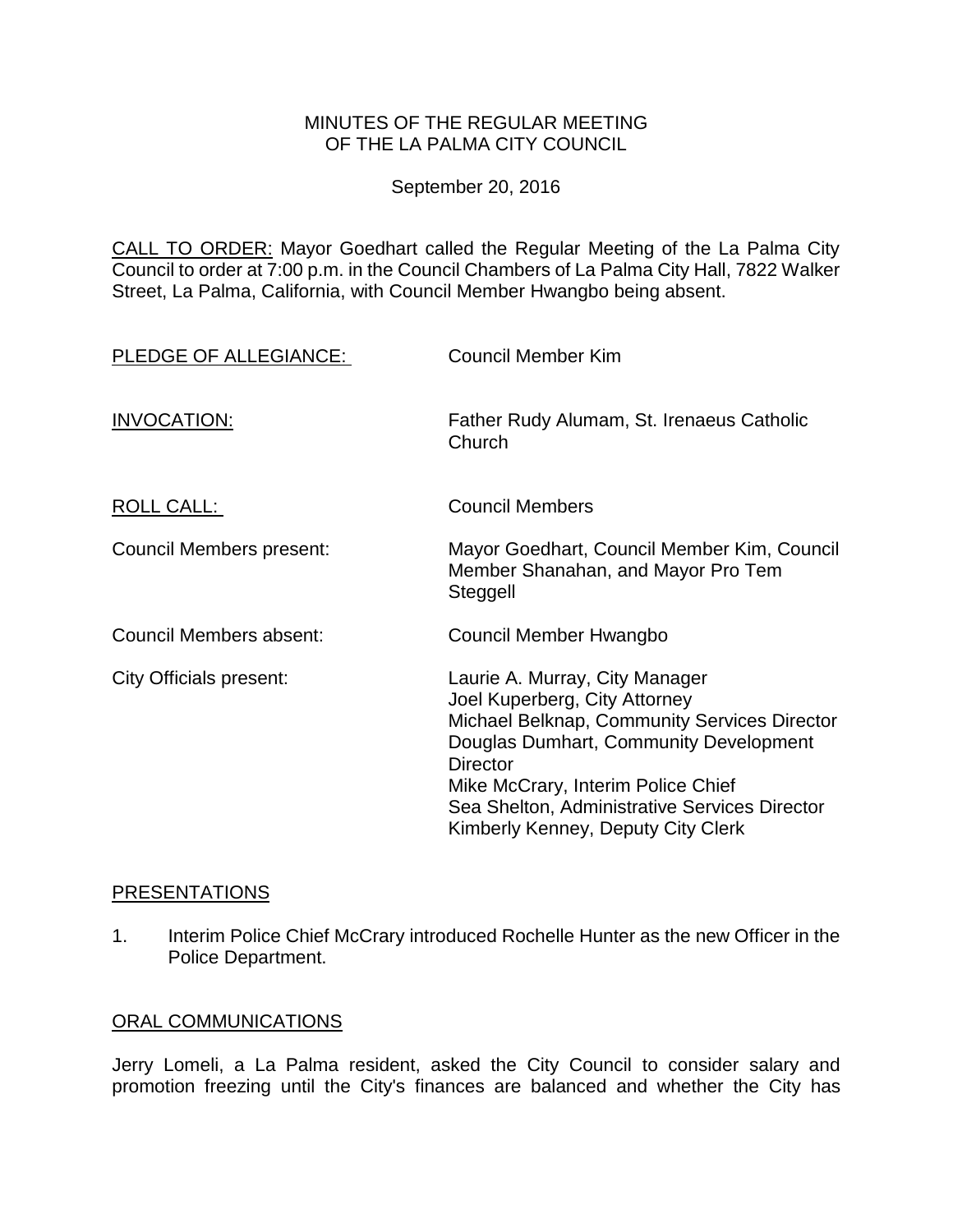City Council Meeting September 20, 2016 Page 2

considered hiring an in-house Comptroller/Auditor similar to what the Cities of Los Angeles and San Diego do.

Keith Nelson, a La Palma resident, addressed the City Council regarding his opposition to the City Council's response to public comments; opposition to a lack of dialogue at the Town Hall event; opposition to the Police Department presentation; the City's plans if the revenue measure doesn't receive passage; inquiring about who approves the non-profit status of the La Palma Intercommunity Hospital (LPIH); and support to create a separate fund for the hospital's property tax revenue.

City Manager Murray responded that the hospital's non-profit status is under review by the County of Orange and that the hospital's property tax revenue is with the County and some in the City's General Fund account.

William Turner, a La Palma resident, addressed the City Council regarding inquiries to the salary, patrols shifts, and staffing in the Police Department; opposition to the potential non-profit status of LPIH; and asked about LPIH property tax revenue.

Mayor Goedhart responded that the City has no authority in corporate decisions of private businesses and that LPIH would be exempt from property tax if their non-profit status were to be approved.

City Manager Murray added that the City would experience a \$158,000 loss in property tax revenue per year if LPIH went non-profit.

## [RECESS THE CITY COUNCIL AND CONVENE AS THE CITY OF LA PALMA AS](http://lapalma.granicus.com/MediaPlayer.php?view_id=&clip_id=1034&meta_id=136249)  [SUCCESSOR AGENCY TO THE DISSOLVED COMMUNITY DEVELOPMENT](http://lapalma.granicus.com/MediaPlayer.php?view_id=&clip_id=1034&meta_id=136249)  [COMMISSION AT](http://lapalma.granicus.com/MediaPlayer.php?view_id=&clip_id=1034&meta_id=136249) 7:14 P.M.

[Deputy City Clerk Kenney stated, "The City Council will now recess and convene as the](http://lapalma.granicus.com/MediaPlayer.php?view_id=&clip_id=1034&meta_id=136250)  [Successor Agency to the Dissolved Community Development Commission of the City La](http://lapalma.granicus.com/MediaPlayer.php?view_id=&clip_id=1034&meta_id=136250)  Palma. [Members of the La Palma City Council receive no compensation or stipend as a](http://lapalma.granicus.com/MediaPlayer.php?view_id=&clip_id=1034&meta_id=136250)  [result of convening or participating in the Successor Agency or otherwise as serving as](http://lapalma.granicus.com/MediaPlayer.php?view_id=&clip_id=1034&meta_id=136250)  [members of the Successor Agency."](http://lapalma.granicus.com/MediaPlayer.php?view_id=&clip_id=1034&meta_id=136250)

# [CONSENT CALENDAR](http://lapalma.granicus.com/MediaPlayer.php?view_id=&clip_id=1034&meta_id=136251)

A. Approval of Successor Agency Minutes

Minutes of the September 6, 2016, Regular Meeting of the Successor Agency.

B. Approval of Register of Demands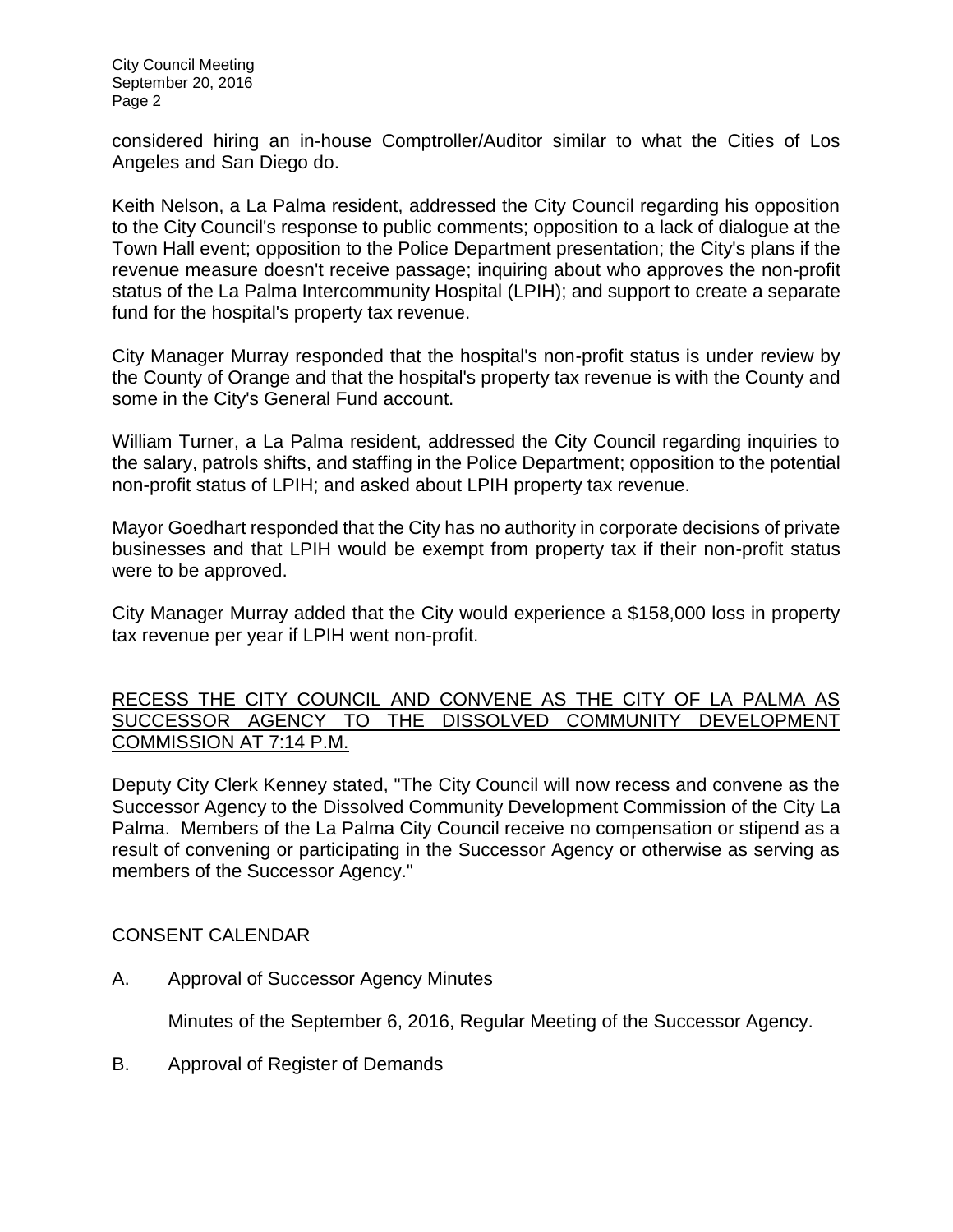Resolution No. SA 2016-07 approving the Successor Agency Register of Demands for September 20, 2016.

Council Member Kim made a motion to approve Consent Calendar Items A and B, with Mayor Goedhart abstaining from Item A.

The motion was seconded by Mayor Pro Tem Steggell and carried on the following vote:

| AYES:   | Mayor Goedhart, Council Member Kim, Council<br>Member Shanahan, and Mayor Pro Tem<br>Steggell |
|---------|-----------------------------------------------------------------------------------------------|
| NOES:   | <b>None</b>                                                                                   |
| ABSENT: | Council Member Hwangbo                                                                        |

### PUBLIC HEARINGS

None Scheduled.

### REGULAR ITEMS

None Scheduled.

#### [ADJOURN THE CITY OF LA PALMA AS SUCCESSOR AGENCY TO THE DISSOLVED](http://lapalma.granicus.com/MediaPlayer.php?view_id=&clip_id=1034&meta_id=136260)  [COMMUNITY DEVELOPMENT COMMISSION, AND RECONVENE AS THE CITY](http://lapalma.granicus.com/MediaPlayer.php?view_id=&clip_id=1034&meta_id=136260)  [COUNCIL AT 7:15 P.M.](http://lapalma.granicus.com/MediaPlayer.php?view_id=&clip_id=1034&meta_id=136260)

### [CONSENT CALENDAR](http://lapalma.granicus.com/MediaPlayer.php?view_id=&clip_id=1034&meta_id=136261)

1. Waive the Reading of All Ordinances

Waive the reading of all Ordinances in their entirety and read by title only.

2. Approval of Council Minutes

Minutes of the September 6, 2016, Regular Meeting of the City Council.

3. Approval of Register of Demands

Resolution No. 2016-59 approving the Register of Demands for September 20, 2016.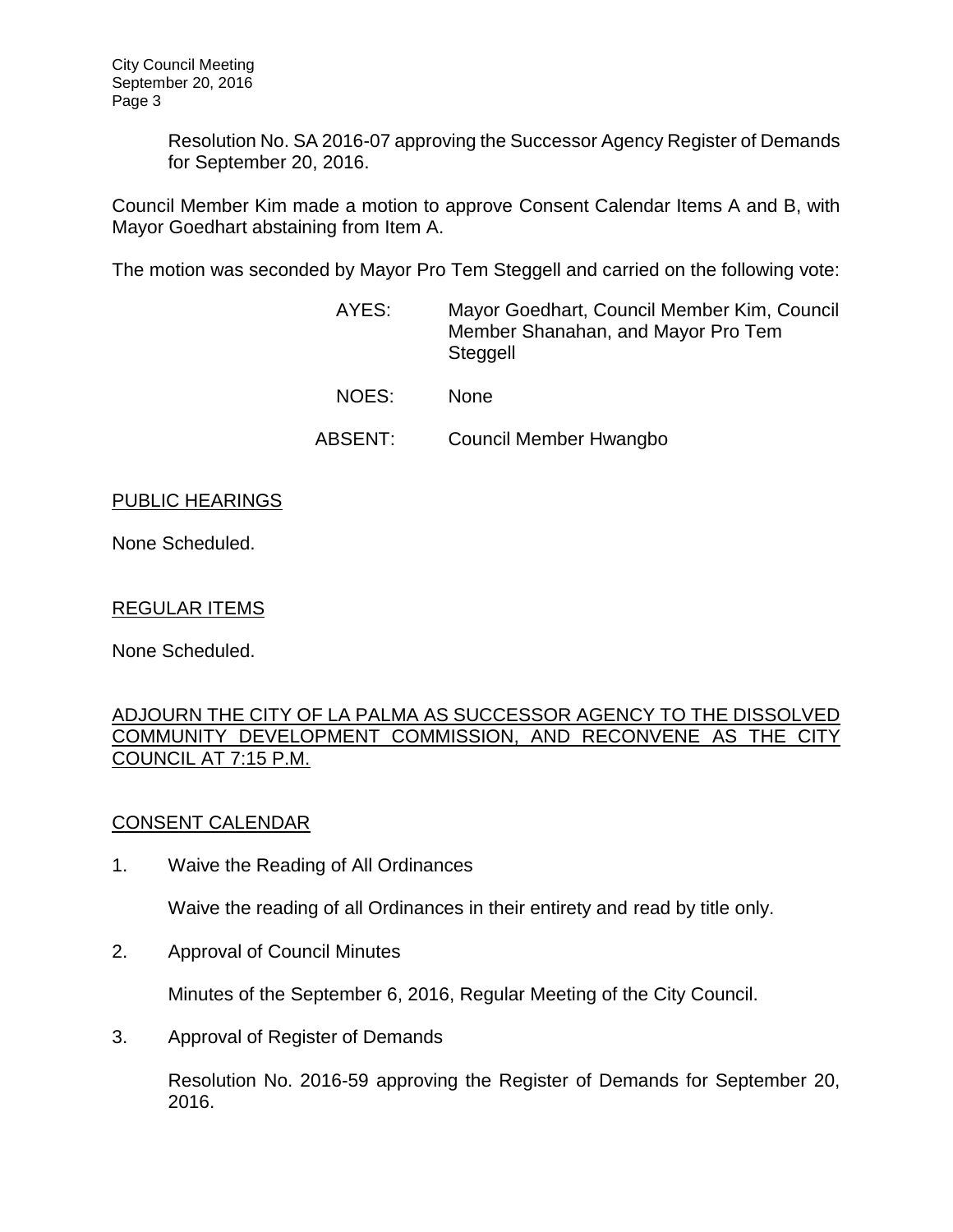4. Notice of Completion and Acceptance of Work for the Valley View Street Rehabilitation Project from 183rd Street to Orangethorpe Avenue, City Project No. ST-335, Federal Project No. STPL 5319(017)

Accept the work and authorize the Community Services Director to file the Notice of Completion and Acceptance of Work with the Orange County Recorder for the Valley View Street Rehabilitation Project from 183rd Street to Orangethorpe Avenue, City Project No. ST-335, Federal Project No. STPL 5319(017) and approve the carryover of the final project cost from the FY 2015-16 to the FY 2016- 17 budget.

5. Notice of Completion and Acceptance of Work for the Community Development Block Grant (CDBG) Americans with Disabilities Act (ADA) Pedestrian Ramp Construction Project, Phase I, City Project No. ST-341

Accept the work and authorize the Community Services Director to file the Notice of Completion and Acceptance of Work with the Orange County Recorder for the Community Development Block Grant (CDBG) Americans with Disabilities Act (ADA) Ramp Construction Project, Phase I, City Project No. ST-341 and approve the carryover of the final project cost from the FY 2015-16 to the FY 2016-17 budget.

6. Notice of Completion and Acceptance of Work for the Fresca Drive and Marlin Circle Rehabilitation Project, City Project No. ST-344

Accept the work and authorize the Community Services Director to file the Notice of Completion and Acceptance of Work with the Orange County Recorder for the Fresca Drive and Marlin Circle Rehabilitation Project, City Project No. ST-344 and approve the carryover of the final project cost from the FY 2015-16 to the FY 2016- 17 budget.

Council Member Kim made a motion to approve Consent Calendar Items 1 through 6, with Mayor Goedhart abstaining from Item 2.

The motion was seconded by Mayor Pro Tem Steggell and carried on the following vote:

| AYES:   | Mayor Goedhart, Council Member Kim, Council<br>Member Shanahan, and Mayor Pro Tem<br>Steggell |
|---------|-----------------------------------------------------------------------------------------------|
| NOES:   | <b>None</b>                                                                                   |
| ABSENT: | Council Member Hwangbo                                                                        |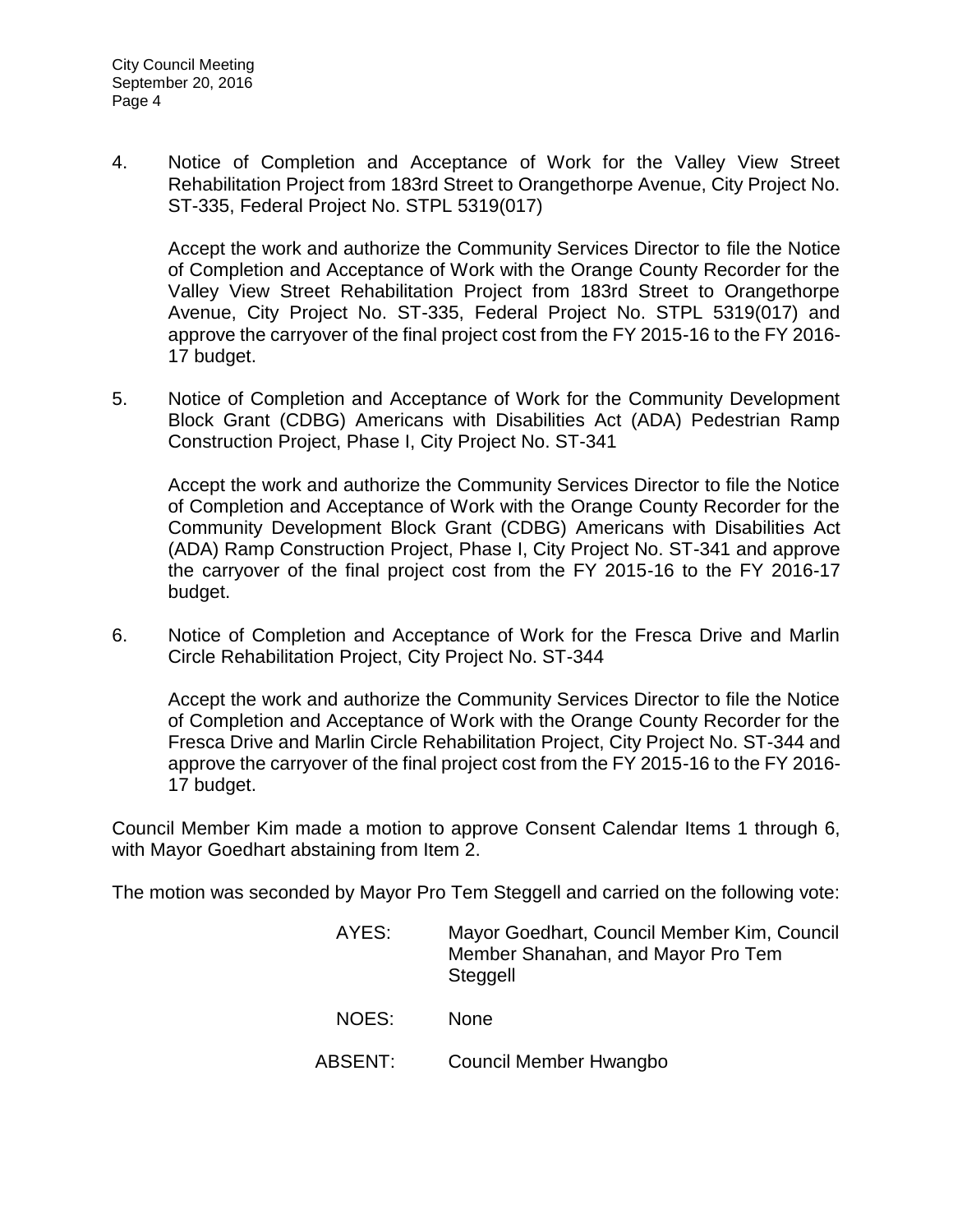City Council Meeting September 20, 2016 Page 5

#### PUBLIC HEARING

None Scheduled.

### REGULAR ITEMS

None Scheduled.

## [COUNCILMEMBER AB1234 REPORTS, REPORTS FROM CITY-AFFILIATED](http://lapalma.granicus.com/MediaPlayer.php?view_id=&clip_id=1034&meta_id=136278)  [COMMITTEES, AND COUNCIL REMARKS](http://lapalma.granicus.com/MediaPlayer.php?view_id=&clip_id=1034&meta_id=136278)

**Council Member Shanahan** had nothing to report.

**Mayor Pro Tem Steggell** had nothing to report.

**Council Member Kim** attended the Orange County Sanitation District (OCSD) Legislative and Public Affairs Committee meeting and the OCSD Administration Committee meeting.

**Mayor Goedhart** had nothing to report.

#### [CITY MANAGER REMARKS](http://lapalma.granicus.com/MediaPlayer.php?view_id=&clip_id=1034&meta_id=136283)

**City Manager Murray** announced that as a result of attendance conflicts, the upcoming November 1, 2016, City Council meeting will be cancelled and that she will be out of the office next week and Community Services Director Belknap will be the Acting City Manager in her absence.

#### [CITY ATTORNEY REMARKS](http://lapalma.granicus.com/MediaPlayer.php?view_id=&clip_id=1034&meta_id=136285)

**City Attorney Kuperberg** introduced Emily Webb as the new Assistant City Attorney who will be present for upcoming City Council meetings.

#### [CLOSED SESSION](http://lapalma.granicus.com/MediaPlayer.php?view_id=&clip_id=1034&meta_id=136287)

CS-1. [The City Council will meet in Closed Session pursuant to Government Code](http://lapalma.granicus.com/MediaPlayer.php?view_id=&clip_id=1034&meta_id=136288)  Section 54957.6: [CONFERENCE WITH LABOR NEGOTIATORS](http://lapalma.granicus.com/MediaPlayer.php?view_id=&clip_id=1034&meta_id=136288)